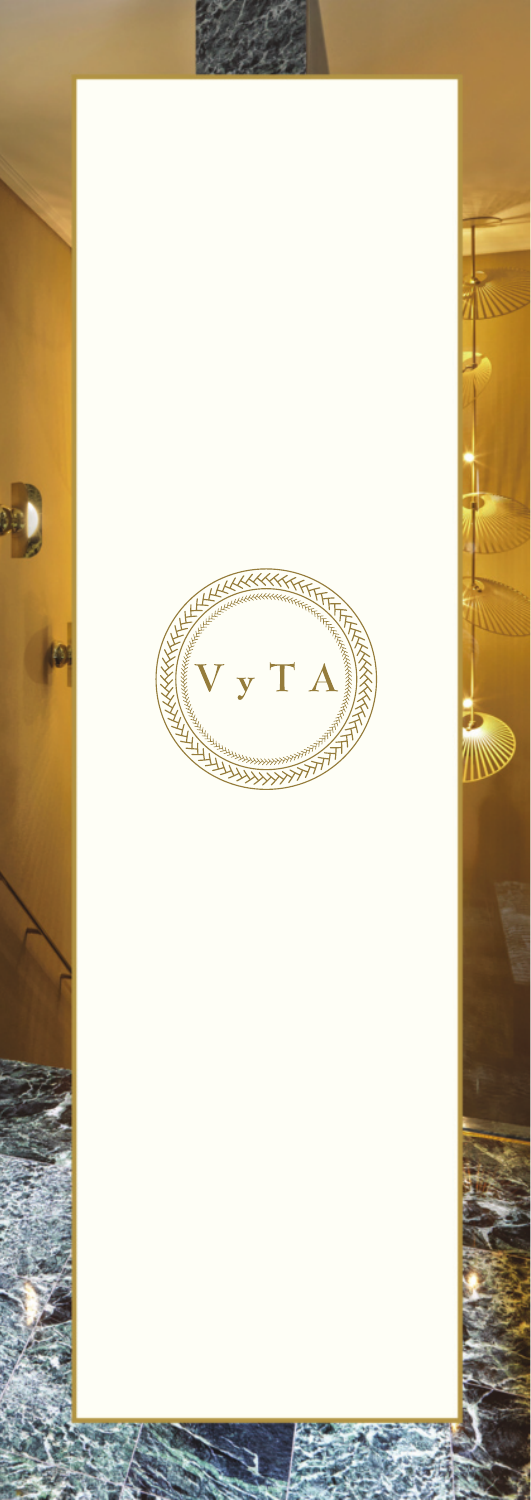

**the** 

# **COCKTAIL** VyTA's Classics

**BELLINI** £ 12.5 Peach, Strawberry or Passion Fruit puree, top up with Prosecco

**MIMOSA** £ 12.5 Orange Juice top up with Prosecco

**KIR ROYALE** £13 Creme De Cassis top up with Franciacorta

**BLOODY MARY** £ 13.5 Vodka, Tomato Juice, Worcester Sauce, Lemon Juice, Tabasco, Salt & Pepper

## **SPRITZ** £ 13.5

\*Aperol, Prosecco, Fever Tree Soda, Orange \*Aloe and Cucumber Gin, Elderflower, Prosecco, Fever Tree Soda \*Watermelon & Kiwi Gin, Prosecco, Fever Tree Soda \*Chambord, Prosecco, Fever Tree Soda \*St-Germain, Prosecco, Fever Tree Soda

> **NEGRONI** £ 13.5 Gin, Campari, Sweet Vermouth & Orange slice

> > **AMERICANO** £ 12.5 Campari, Red Vermouth, splash of Fever Tree Soda

**MOSCOW MULE** £ 13 Vodka, Bitters, Fever Tree Ginger beer & Lime juice

**FRENCH 75** £ 13.5 Gin, Lemon juice & Simple syrup top up with Franciacorta

**TOM COLLINS** £ 14 Gin, Lemon juice, Simple syrup top up with Fever Tree Soda

**OLD FASHIONED** £ 15 Bourbon, Sugar, Bitter & Orange Twist

**LONG ISLAND** £ 16 Rum, Vodka, Tequila, Gin, Triple Sec, Lemon Juice & Coke

Some of our drinks & food may contain allergens. Please ask a member of our staff if you require further information. All prices are inclusive of VAT. A discretionary service charge of 13.5% will be added to your bill.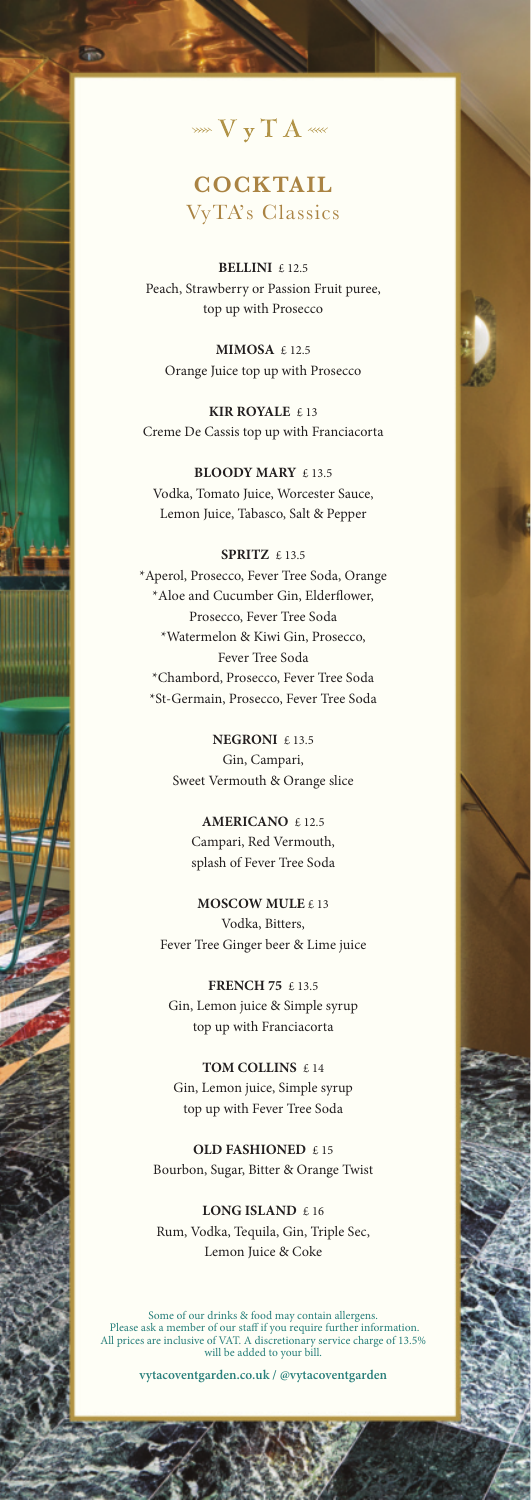$\mathbb{W}$   $V$   $V$   $T$   $A$   $\mathbb{W}$ 

# **COCKTAIL** Our Favourite

**WHISKY SOUR** £ 15 Whisky, Lemon juice, Simple syrup & Egg whites

**AMARETTO SOUR** £ 15 Disaronno, Lemon juice, Simple syrup & Egg whites

**ESPRESSO MARTINI** £ 15 Vodka, Kahlua, Simple Syrup & shot of Coffee

**COSMOPOLITAN** £ 15 Vodka, Cointreau, fresh Lime juice & Cranberry juice

**MANHATTAN** £ 15 Whisky, Sweet Vermouth & Bitters, Garnish with Cherry

**DAIQUIRI** £ 15 White Rum, Simple syrup & fresh Lime Choose either Strawberry or Pineapple

**MARGARITA** £ 15 Tequila, Cointreau & fresh Lime Choose either Classic, Spicy or Strawberry

**MOJITO** £ 16 Rum, Sugar, fresh Lime, Mint & Fever Tree Soda Choose either Classic, Strawberry or Passion fruit

**PORNSTAR MARTINI** £ 16 Vanilla Vodka, Passoã, Orange juice, Passion puree & shot of Prosecco

Some of our drinks & food may contain allergens. Please ask a member of our staff if you require further information. All prices are inclusive of VAT. A discretionary service charge of 13.5% will be added to your bill.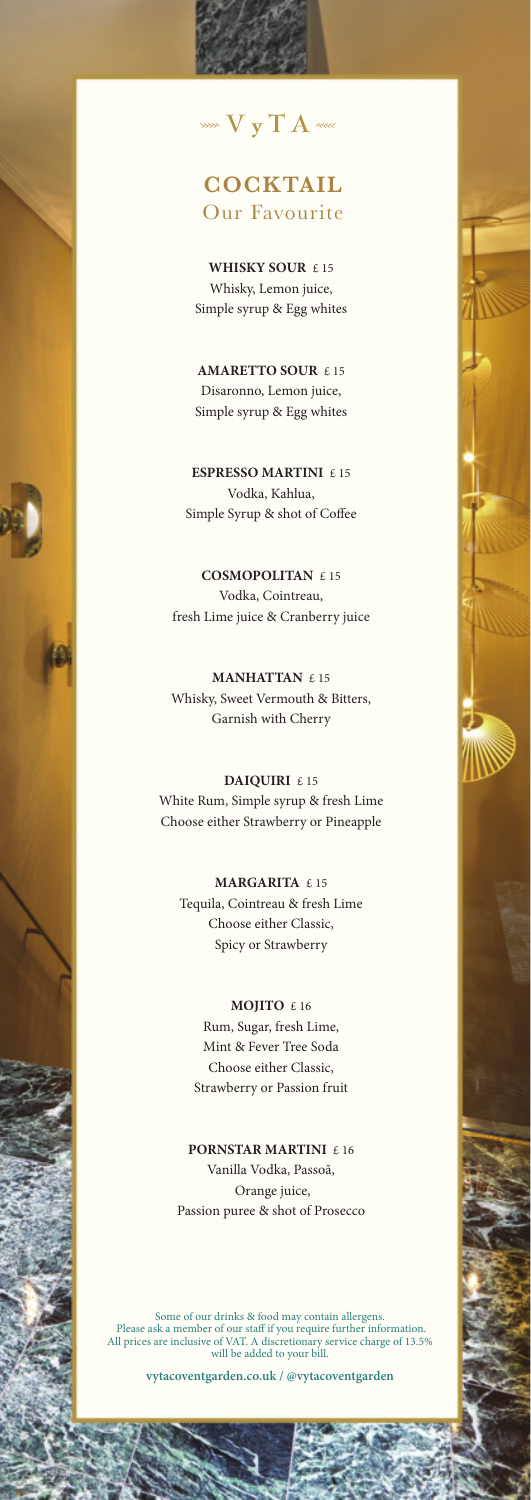$\gg \sqrt{V} \sqrt{T} A$ 

## **SUPER WINES**

**CÀ DEL BOSCO (Italy Vintage) Chardonnay**  Curtefranca DOC 2014

**trad** 

Grape Variety: CHARDONNAY Intensely scented, underscored with a hint of vanilla and a characteristic note of hazelnut. Its taste is full and round and its organoleptic structure is so intense as to be comparable to a red, yet it lingers in your senses for its extraordinary finesse.

#### **CÀ DEL BOSCO (Italy Vintage) Corte del Lupo** Curtefranca Bianco DOC 2018

Grape Variety: CHARDONNAY-PINOT BIANCO Pale yellow color. Very gently lemon'ish and creamy nose with a whiff of flint. The taste is very fresh, nicely balanced

#### **CÀ DEL BOSCO (Italy Vintage) ilMerlot Sebino** Merlot IGT 2009

Grape Variety: CABERNET SAUVIGNON-MERLOT-CABERNET FRANC-CARMENERE This dry red wine, produced in the heart of Franciacorta by one of the leaders of the sector, is characterised by an exuberant note of red fruit, in particular plums and cherries, an underlying note of

#### **CÀ DEL BOSCO (Italy Vintage) Corte del Lupo** Rosso 2016 Curtefranca DOC

spices and a touch of liquorice.

Bottle £ 80

Grape Variety: CABERNET SAUVIGNON-MERLOT-CABERNET FRANC-CARMENERE This dry red wine, produced in the heart of Franciacorta by one of the leaders of the sector, is characterised by an exuberant note of red fruit in particular plums and cherries, an underlying note of

## **CÀ DEL BOSCO (Italy Vintage) Pinéro**

spices and a touch of liquorice

Sebino Rosso Pinot Nero IGT 2013

Grape Variety: PINOT NERO Truly seductive wine with characteristic bouquet hinting at red currant, blueberry, blackberry and raspberry. Mellow in taste, elegant and complex, and extraordinarily persistent.

#### **CÀ DEL BOSCO (Italy Vintage) Maurizio Zanella** Sebino Rosso IGT 2015

 $BoHole$  £ 90

Bottle £ 82

Grape Variety: CABERNET SAUVIGNON, MERLOT, CABERNET FRANC

Bold and rich, yet fresher than a similar blend from Tuscany. There is a core of blackberry and dried cherry fruit, followed by notes of smoke and spice from the wood ageing. The richness of the varieties shines through, offset by the balancing acidity and hints of earth.

Some of our drinks & food may contain allergens. Please ask a member of our staff if you require further information. All prices are inclusive of VAT. A discretionary service charge of 13.5% will be added to your bill.

**vytacoventgarden.co.uk / @vytacoventgarden**

Bottle £ 75

Bottle £ 80

Bottle £ 80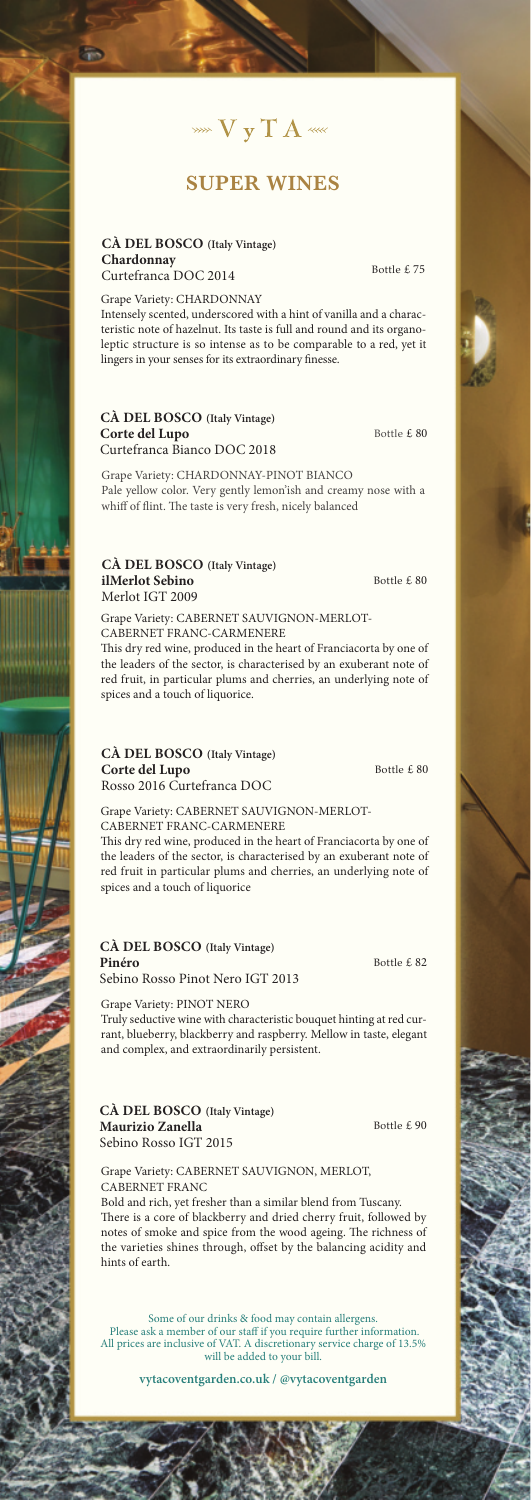

# **SPARKLING WINE**

| <b>SANTA MARGHERITA</b>     | 125ml | Bottle |
|-----------------------------|-------|--------|
| Prosecco Superiore D.O.C.G. | £ 10  | f. 41  |

A brilliant pale colour with fine perlage, this is a very clean, fresh sparkling wine. The aromas of green apple and peach blossom are complemented by a soft gentle texture with a crisp finish.

| <b>TORRESELLA</b>      | 125ml | Bottle |
|------------------------|-------|--------|
| Prosecco DOC Brut Rosè | f. 12 | £45    |

A pale pink hue is the sophisticated introduction to a fragrant floral bouquet, with hints of citrus and a distinct aroma of red berry fruits on the nose.

| <b>CUVAGE BUBBLES</b>  | 125ml | Bottle |
|------------------------|-------|--------|
| <b>Blanc De Blancs</b> | £ 13  | £60    |

## Grape Variety: CHARDONNAY

Appears in the glass in a light straw yellow and fine perlage. The wonderful aromas od dried fruits and brioche unfold.

On the palate, this sparkling wine impresses with its great structure and its softness with lasting and balanced final.

| Alta Langa     | 125ml | Bottle |
|----------------|-------|--------|
| Rosè Brut 2017 | £ 14  | f. 70  |

#### Grape Variety: NEBBIOLO

It has a pale powder pink colour with fine, persistent, and elegant froth. The nose shows hints of freshly baked bread, nutmeg, rose petals, currant, raisings , and wild strawberries.

The palate is crunchy, fresh, intense and persistent with typical notes of the Nebbiolo grape .

Some of our drinks & food may contain allergens. Please ask a member of our staff if you require further information. All prices are inclusive of VAT. A discretionary service charge of 13.5% will be added to your bill.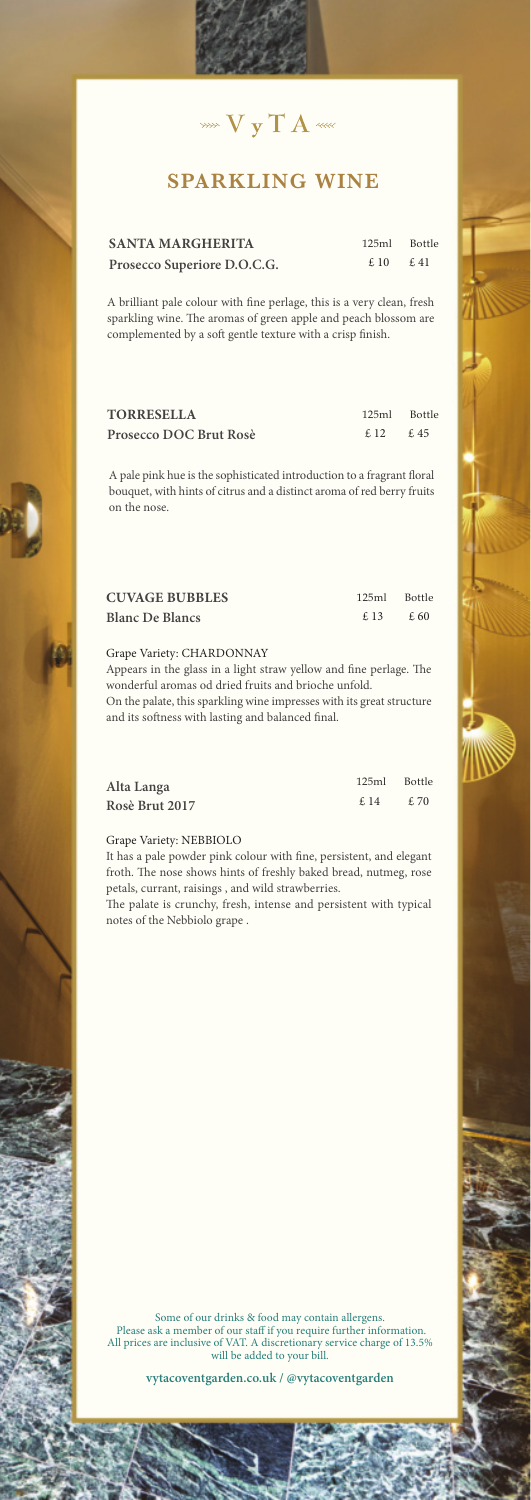$\mathbb{W}$   $\mathbf{V}$   $\mathbf{v}$   $\mathbf{T}$   $\mathbf{A}$  and

## **WHITE WINES**

**KETTMEIR (Trentino Alto Adige, Italy)**

| <b>Pinot Bianco</b> |      | 125ml 175ml Bottle |  |
|---------------------|------|--------------------|--|
| Alto Adige D.O.C.   | £ 10 | £13 £43            |  |

Grape Variety: PINOT BIANCO

**Fra** 

This Pinot Bianco is without doubt one of the true wonders of Trentino. The flavour is dry, with good acidity, and it is persistent and delicately mineral

| Sauvignon         | Bottle |
|-------------------|--------|
| Alto Adige D.O.C. | £ 46   |

Grape Variety: SAUVIGNON Pale straw-yellow appearance with concentrated notes of nettle, elderflower and apricot. Fresh, leisurely palate showing good character

| Gewürztraminer (LIMITED) | Bottle |
|--------------------------|--------|
| Alto Adige D.O.C.        | £.48   |

Grape Variety: TRAMINER Impeccable aromatic definition and superb quality of the varietal. Full, elegant, extremely aromatic palate with a pleasantly acidic aftertaste

## **SANTA MARGHERITA (Veneto, Italy)**

| <b>Pinot Grigio</b> | Bottle |
|---------------------|--------|
| Valdadige DOC       | £ 40   |

Grape Variety: PINOT GRIGIO A dry white wine with a straw-yellow colour. Its clean, intense aroma and bone-dry taste make Santa Margherita's Pinot Grigio a wine of great personality and versatility.

| Chardonnay                 | 125ml 175ml Bottle |  |
|----------------------------|--------------------|--|
| Vigneti delle Dolomiti IGT | £ 10 £ 12.5 £ 40   |  |

Grape Variety: CHARDONNAY

A crisp, vibrant wine with pleasing fragrances of flowers over Golden Delicious apple-led white-fleshed fruits. Fresh-tasting poise and caressing texture are braced by dynamic vibrancy that prolongs the subtle perceptions of fruit.

### **TORRESELLA (Veneto, Italy)**

| Sauvignon        | 125ml 175ml Bottle |  |
|------------------|--------------------|--|
| Veneto IGT 2021* | £9.5 £11.5 £39     |  |

#### Grape variety: SAUVIGNON BLANC

A dry white wine, straw-yellow in color with greenish highlights. The herbaceous fragrance, which is reminiscent of elderflower, is typical of the variety. Attractively mellow fruit overlies a nice backbone of refreshing acidity.

Some of our drinks & food may contain allergens.<br> $\cdots$  derived require further information Please ask a member of our staff if you require further information. All prices are inclusive of VAT. A discretionary service charge of 13.5% will be added to your bill.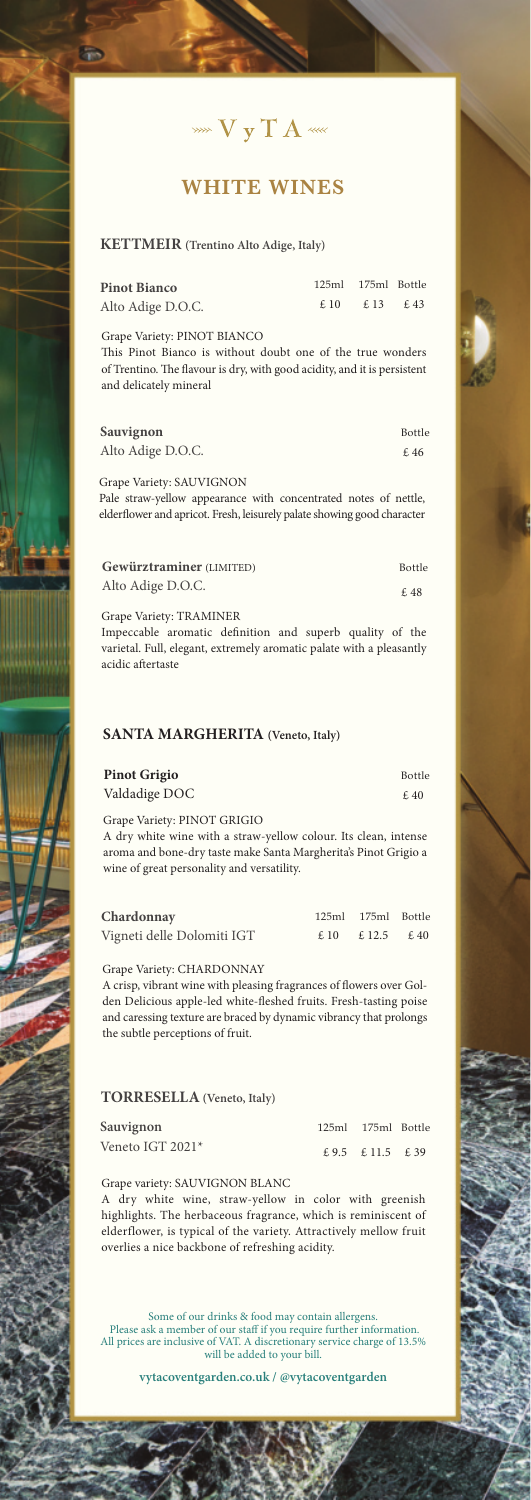$\mathbb{W}$   $V$   $V$   $T$   $A$   $\mathbb{W}$ 

## **TENUTA SASSORAGLE (Toscana, Italy)**

#### **Vermentino**

Maremma Toscana DOC 2021

 125ml 175ml Bottle £ 10 £ 12.5 £ 39

Grape Variety: VERMENTINO

Bright straw-yellow colour with an intense and elegant aromas, dominated by notes of citrus and white-fleshed fruit, threaded with pleasant hints of Mediterranean herbs. The palate unfolds over an intriguingly agile structure, nicely balanced by a well-structured savouriness.

#### **MARCHESE LUCA SPINOLA (Piedmont, Italy)**

| Gavi                | 125ml 175ml Bottle |  |
|---------------------|--------------------|--|
| Comune di Gavi DOCG | £ 11 $f$ 13 $f$ 42 |  |
| Organic 2021        |                    |  |

Grape Variety: CORTESE

resh, light and fruity, with a well-balanced acidity. Presents itself in a pale colour to reflect the light breeze the grapes are exposed to on the organic soil.

| <b>Sauvignon White Wine Spritz</b> | 125ml 175ml |     |
|------------------------------------|-------------|-----|
| choice of                          | f. 12       | £15 |
| Fever Tree Lemonade                |             |     |
| or Fever Tree Soda                 |             |     |

# **ROSÈ WINE**

#### **TORRESELLA (Veneto, Italy)**

| Pinot Grigio Rosé |  |
|-------------------|--|
| Venezia DOC       |  |

| 125ml | 175ml | Bottle |
|-------|-------|--------|
| £ 11  | £ 13  | f.41   |

A dry rosé with superb hues, it is elegant and well-balanced with a slight hint of fruitiness

### **SANTA MARGHERITA (Veneto, Italy)**

| <b>Still Rose</b>               | Bottle |
|---------------------------------|--------|
| Riveira Del Garda Classico 2021 | £ 45   |

Grape Variety: GROPPELLO-BARBERA-SANGIOVESE-MAR-ZEMINO

This is still, pale orange-peach hue, and pretty much dry, with orange, pear butter, raspberry and a fine riff of spice on the medium bodied palate. Though shorter on the finish, this is quite an elegant show, and a welcome mature move from this classic Italian.

| <b>Pinot Grigio Rose Wine Spritz</b> |      | 125ml 175ml |
|--------------------------------------|------|-------------|
| choice of                            | £.12 | f. 16       |
| Fever Tree Lemonade                  |      |             |
| or Fever Tree Soda                   |      |             |

Some of our drinks & food may contain allergens. Please ask a member of our staff if you require further information. All prices are inclusive of VAT. A discretionary service charge of 13.5% will be added to your bill.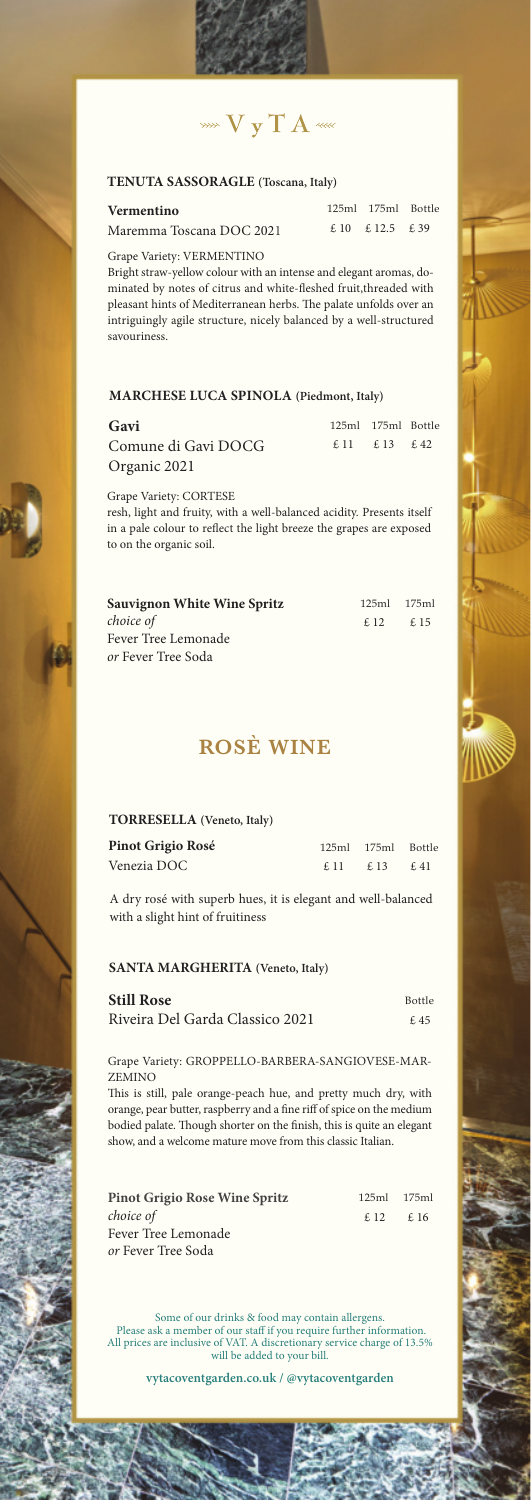$\gg \sim$   $\sqrt{V} \sqrt{T} A$  and

# **RED WINES**

### **TORRESELLA (Veneto, Italy)**

**Emp** 

| Cabernet   | 125ml 175ml Bottle |  |
|------------|--------------------|--|
| Veneto IGT | £9.5 £12.5 £39     |  |

Grape Variety: CABERNET SAUVIGNON A wine with a deep red color. It has a precise, vinous nose, with the herbaceous notes that are typical of the variety in this area. On the palate it is dry and moderately tannic, with a very convincing finish.

## **SANTA MARGHERITA (Veneto, Italy)**

| Merlot     |      | 125ml 175ml Bottle |  |
|------------|------|--------------------|--|
| Veneto IGT | f.10 | £ 13 £ 40          |  |

### Grape Variety: MERLOT

Bright, deep ruby red in colour, almost purple when young. Its bouquet is broad and persistent , fine and elegant with hints of ripe cherries and plums against a background of vanilla and violets. The palate is dry and well balanced, velvety and full bodied with tannins that are well integrated with the wine's appealing freshness.

### **TENUTA SASSORAGLE (Toscana, Italy)**

| Sangiovese          |      | 125ml 175ml Bottle |      |
|---------------------|------|--------------------|------|
| Maremma Toscana DOC | £.10 | f.12               | £.40 |

#### Grape Variety: VERMENTINO

Bright straw-yellow colour with an intense and elegant aromas, dominated by notes of citrus and white-fleshed fruit,threaded with pleasant hints of Mediterranean herbs. The palate unfolds over an intriguingly agile structure, nicely balanced by a well-structured savouriness

### **KETTMEIR (Trentino Alto Adige, Italy)**

| <b>Pinot Nero (LIMITED)</b> | Bottle |
|-----------------------------|--------|
| Vigna Maso Reiner           | £.42   |

Grape Variety: PINOT NOIR This Pinot noir typical ruby red appearance with elegant note of red berry fruits. Soft, tempting palate with a delicate, leisurely aftertaste.

## **LAMOLE DI LAMOLE (Toscana, Italy)**

| Chianti Classico | Bottle |
|------------------|--------|
| DOCG 2019/2020*  | £ 49   |

Deep, vibrant ruby, giving typical violets aromatics with cherries and red berry fruits, lifted by a grace note of minerality. Assertive on entry, with savoury freshness to the fore mid palate, before the delicious finale reprises fragrant notes of balsam-wreathed fruitiness.

Some of our drinks & food may contain allergens. Please ask a member of our staff if you require further information. All prices are inclusive of VAT. A discretionary service charge of 13.5% will be added to your bill.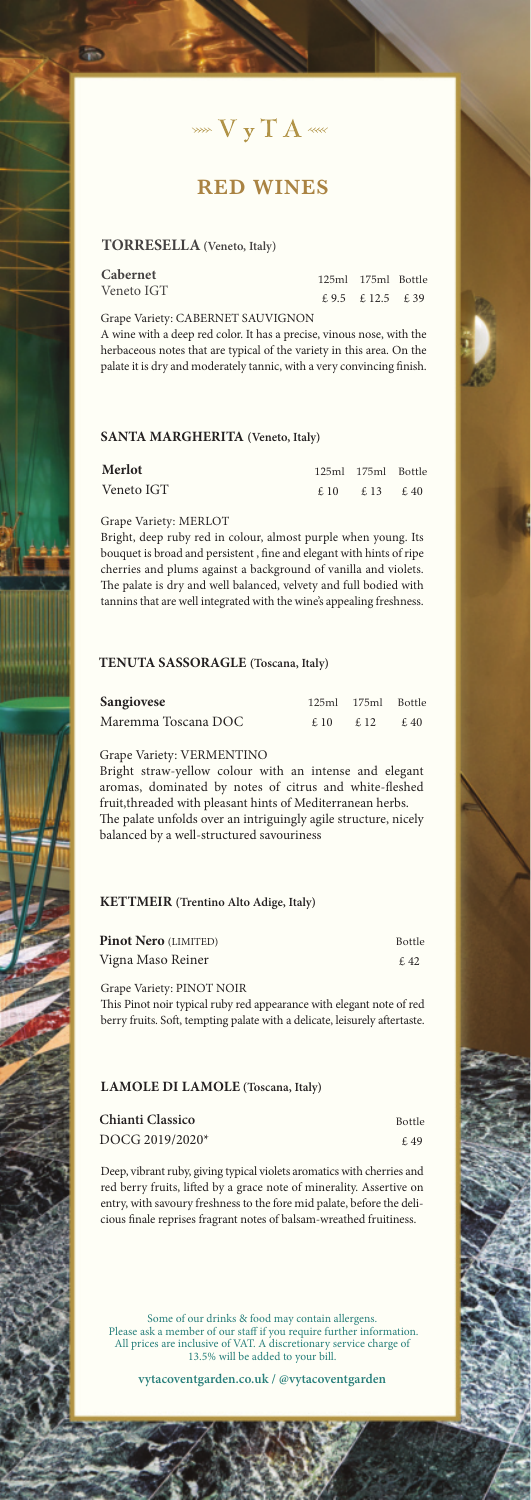# ww  $\overline{V}$   $\overline{y}$   $\overline{T}$   $\overline{A}$  and

# **SPIRITS**

# **GIN**

| <b>Plymouth Gin</b><br>(England / 41.4%)                        | £ 12  |
|-----------------------------------------------------------------|-------|
| Portobello Road No.171<br>(England / 42%)                       | £12.5 |
| J.J Whitley London Dry Gin<br>(England / 38%)                   | £12.5 |
| <b>Whitley Neill Rhubarb &amp; Ginger</b><br>(England / 43%)    | £ 13  |
| <b>Whitley Neill Aloe &amp; Cucumber Gin</b><br>(England / 43%) | £13   |
| Whitley Neill Watermelon & kiwi Gin<br>(England / 43%)          | £13   |
| <b>Whitley Neill Quince Gin</b><br>(England / 43%)              | £ 13  |
| <b>Whitley Neill Raspberry Gin</b><br>(England / 43%)           | £13   |
| <b>Whitley Neill Blood Orange Gin</b><br>(England/ 43%)         | £ 13  |
| <b>Whitley Neill Connoisseur's Cut Gin</b><br>(England / 47%)   | £ 14  |
| Hendrick's Gin<br>(Scotland / 41.4%)                            | £15   |
| <b>Bathtub Gin</b><br>(England /43.3%)                          | £ 15  |

## **VODKA**

| <b>I.J Whitley Russian Vodka</b> (38%)         | £12.5 |
|------------------------------------------------|-------|
| <b>I.I Whitley Russian Vanilla Vodka</b> (38%) | £ 13  |
| Grey Goose (40%)                               | £16   |
| Beluga Gold Line Vodka (40%)                   | £ 37  |

The above drinks are served as 50ml measures.<br>
25ml measures is available on request.<br>
Some of our drinks & food may contain allergens.<br>
Please ask a member of our staff if you require further information.<br>
All prices are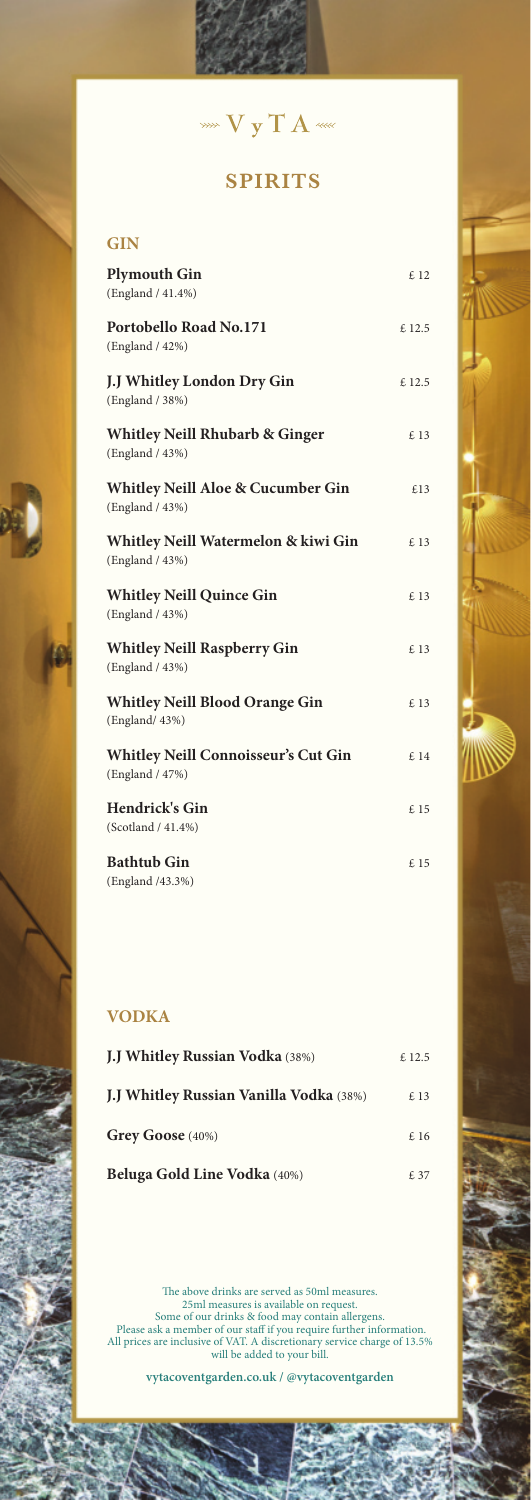## **RUM**

a

| Dead Man's Fingers Spiced Rum (37.5%)   | £ 11 |
|-----------------------------------------|------|
| Dead Man's Fingers Coconut Rum (37.5%)  | £13  |
| <b>Plantation 3 Stars Jamaica</b> (40%) | £ 13 |
| <b>Ron Diplomático</b>                  |      |
| 12 Años Reserva Exclusiva (40%)         | £ 15 |
| Plantation Original Dark Rum (40%)      | £ 16 |
| <b>Ron Zacapa Centenario 23</b>         |      |
| <b>Sistema 23-Year-old Rum</b> (40%)    | £18  |
| Plantation XO 20th Anniversary (40%)    | £ 20 |
| Appleton Estate 21-Year-Old (40%)       | £48  |

 $\ggl$   $V$   $y$   $T$   $A$   $\lll$ 

| <b>TEQUILA</b>                                   | 25ml | 50 <sub>m1</sub> |
|--------------------------------------------------|------|------------------|
| Don Julio Blanco Tequila<br>(Mexico, 50ml / 38%) |      | £.8 £.13         |
| Don Julio Anejo Tequila<br>(Mexico, 50ml / 38%)  | f.9  | £.14             |
| Don Julio 1942 Tequila<br>(Mexico, 50ml / 38%)   | f.15 | £.29             |

## **WHISHKY & BOURBON**

| <b>Johnnie Walkers Red Label (40%)</b>       | £ 11 |
|----------------------------------------------|------|
| Samuel Gelston's (Irish Whiskey / 40%)       | £13  |
| <b>The Glenlivet Founder's Reserve (40%)</b> | £15  |
| Glenfiddich $12$ (40%)                       | £ 16 |
| Wild Turkey (Bourbon / 40.5%)                | £ 13 |

## **COGNAC**

| Courvoisier V.S.O. $P$ (40%) | £ 14 |
|------------------------------|------|
| Remy Martin V.S.O. $P$ (40%) | f.17 |

The above drinks are served as 50ml measures.<br>
25ml measures is available on request.<br>
Some of our drinks & food may contain allergens.<br>
Please ask a member of our staff if you require further information.<br>
All prices are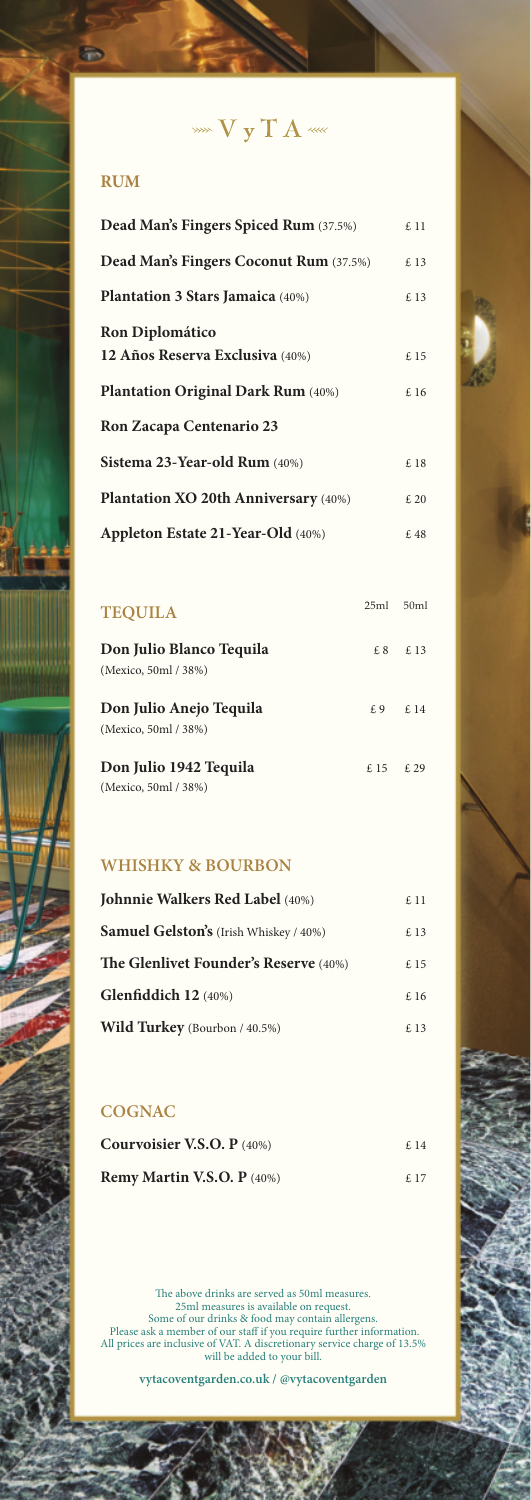# $\mathbb{W}$   $V$   $y$   $T A$   $\mathbb{W}$

# **APERITIFS**

| Cocchi Sweet Vermouth | f. 7  | Cointreau   | £9    |
|-----------------------|-------|-------------|-------|
| Aperol                | £8    | Chambord    | £9    |
| Campari               | £8    | Kahlua      | £9    |
| Limoncello 25ml       | f.8   | Disaronno   | £9.5  |
| Sambuca 25ml          | £8    | Jefferson   | £10   |
| Bailey's              | £ 8.5 | ST- Germain | £10.5 |

## **BOTTLED BEER & CIDER**

| Menabrea Lager 330ml 4.8% ABV                | f. 7 |
|----------------------------------------------|------|
| Curious Brew Session 330ml IPA 4.4% ABV      | f. 7 |
| Hawkshead Windermere 330ml Pale Ale ABV 3.5% | f. 7 |
| Curious Brew 330ml Apple Cider ABV 5.2%      | f. 7 |

## **ALCOHOL FREE BEER**

Menabrea Zero 330ml 0.0% £ 6.5

# **MOCKTAILS**

**MARACUJA** £ 9

Passion Fruit, Apple Juice, top up with Fever Tree Lemonade

**VIRGIN MARY** £ 7.5 Spicy, Tomato juice, Lemon, Worchester sauce

> **STRAWBERRY FIZZ** £ 7.5 Strawberry, Lime, top of with Fever Tree Lemonade

**PEACH DELIGHT** £7.5 Peach Puree, Lime, Simple syrup, Grenadine, Fever Tree Soda

## **SOFT DRINKS**

| Coke 200ml / Diet Coke 200ml                | £4.5 |
|---------------------------------------------|------|
| Fever - Tree Lemonade 200ml                 | £4.5 |
| Fever - Tree Soda 200ml                     | £4.5 |
| Fever - Tree Ginger Ale 200ml               | £4.5 |
| Fever - Tree Ginger Beer 200ml              | £4.5 |
| Fever - Tree Regular Tonic 200ml            | £4.5 |
| Fever - Tree Slim Line Tonic 200ml          | £4.5 |
| Still / Sparkling Water San Benedetto 750ml | £5   |
|                                             |      |

## **JUICES**

| Cloudy Apple Juice  | £5 |
|---------------------|----|
| Orange Juice        | £5 |
| Pineapple Juice     | £5 |
| Cranberry Juice     | £5 |
| Tomato juice        | £5 |
| Passion Fruit Juice | £5 |

Some of our drinks & food may contain allergens. Please ask a member of our staff if you require further information. All prices are inclusive of VAT. A discretionary service charge of 13.5% will be added to your bill.